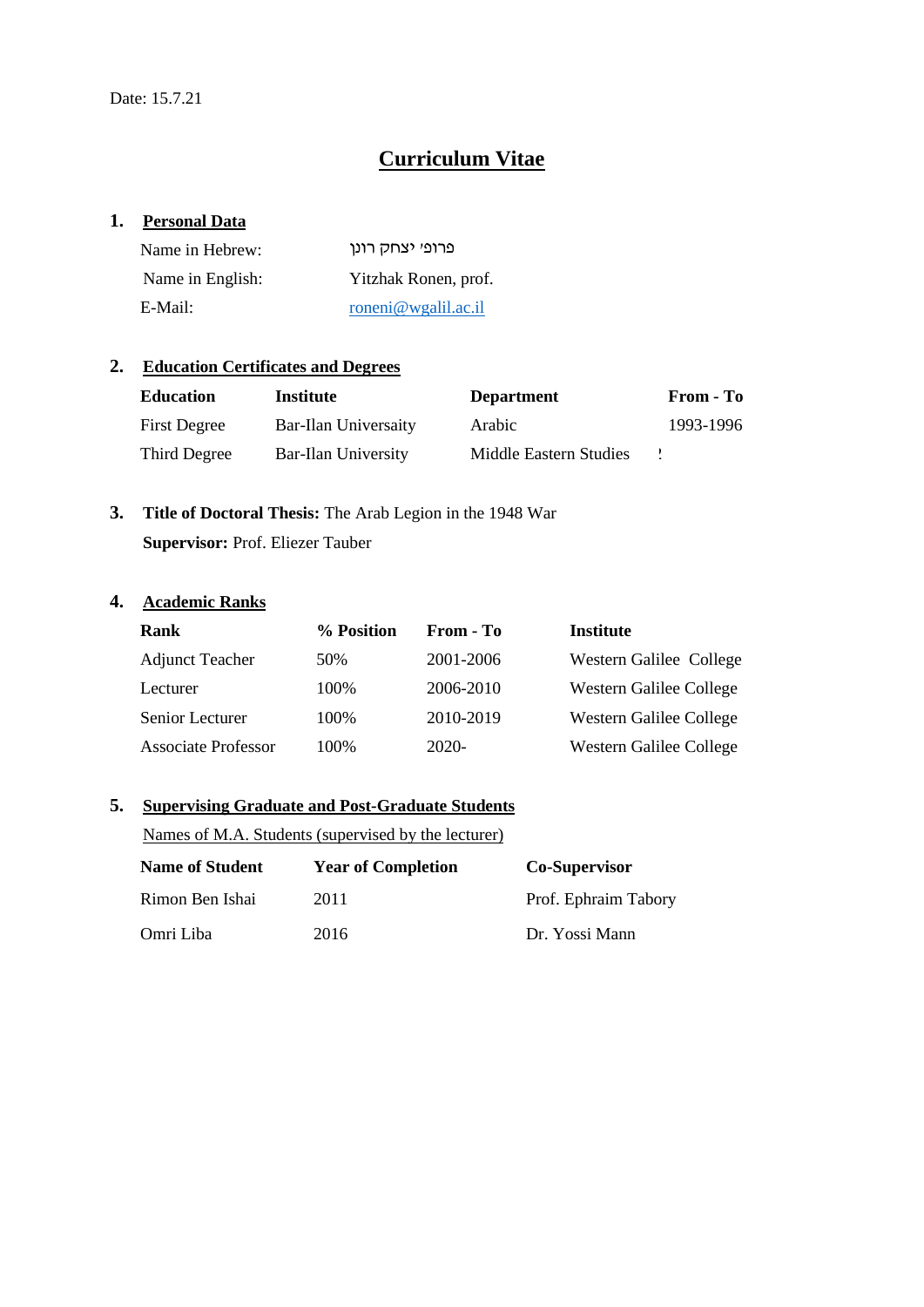# **6. Organization of Scientific Conferences**

| Date              | <b>Name of Conference</b>                                                                                                               | <b>Place of</b><br><b>Conference</b> | Role                                                                        |
|-------------------|-----------------------------------------------------------------------------------------------------------------------------------------|--------------------------------------|-----------------------------------------------------------------------------|
| 15 March 2010     | Peace Process in the Middle East                                                                                                        | <b>Western Galilee</b><br>College    | The conference<br>organizer                                                 |
| 12 December 2011  | Violence, Murder and Revolution<br>in the Middle East                                                                                   | <b>Western Galilee</b><br>College    | The conference<br>organizer                                                 |
| 1-2 February 2012 | The Arab Spring One Year Later:<br>Assessments, Trends,<br>Perspectives (in cooperation with<br>the University of Nebraska at<br>Omaha) | <b>Western Galilee</b><br>College    | The conference<br>organizer                                                 |
| 16 January 2013   | Jews in the Islamic Countries:<br>Historical, Political and Cultural<br>Aspects (in cooperation with Ben<br>Zvi Institute, Jerusalem)   | Western Galilee<br>College           | The conference<br>organizer                                                 |
| 6 June 2013       | 37th Annual conference of the<br>Middle East and Islamic Studies<br>Association of Israel (MEISAI)                                      | T el-Aviv<br>University              | Member of the<br>Academic<br>Committee                                      |
| 5 June 2014       | 38th Annual conference of the<br>Middle East and Islamic Studies<br>Association of Israel (MEISAI)                                      | Sapir College                        | Member of the<br>Academic<br>Committee                                      |
| 20 November 2014  | 20 Years for peace Treaty with<br>Jordan                                                                                                | Western Galilee<br>College           | The conference<br>organizer                                                 |
| 3 December 2015   | Da'ash (the Islamic State) from<br>where and to where?                                                                                  | <b>Western Galilee</b><br>College    | The conference<br>organizer                                                 |
| 9 June 2016       | 40th Annual conference of the<br>Middle East and Islamic Studies<br>Association of Israel (MEISAI)                                      | Galilee<br>Western<br>College        | Chairman of the<br>Conference and<br>Member of the<br>Academic<br>Committee |
| 8 December 2016   | Minorities in the Middle East:<br>Between the Arab Spring and the<br>Da'ash                                                             | <b>Western Galilee</b><br>College    | The conference<br>organizer                                                 |
| 15 June 2017      | 50 Years for Six Days War: Israel<br>in the Local and International<br>Arenas: Political, Social and<br><b>Cultural Aspects</b>         | <b>Western Galilee</b><br>College    | The conference<br>organizer                                                 |
| 7 June 2018       | 42th Annual conference of the<br>Middle East and Islamic Studies<br>Association of Israel (MEISAI)                                      | Tel-Aviv<br>University               | Member in the<br>Academic<br>Committee                                      |
| 10 May 2018       | 70 Years for the 1948 War                                                                                                               | <b>Western Galilee</b><br>College    | The conference<br>organizer                                                 |
| 14 March 2019     | Between Vision to Reality: 40<br>Years for Peace Treaty with<br>Egypt                                                                   | <b>Western Galilee</b><br>College    | The conference<br>organizer                                                 |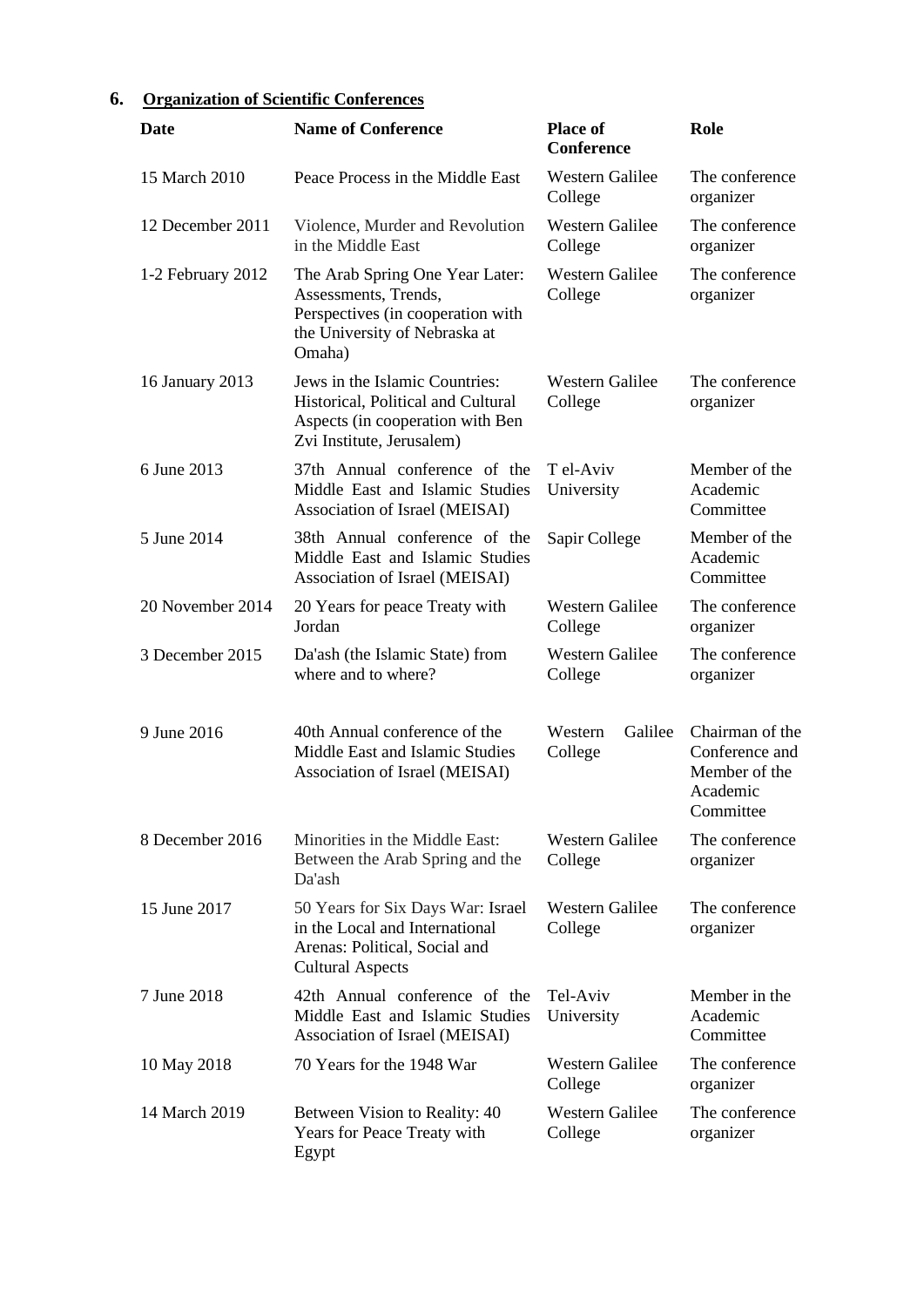| Date                 | <b>Name of Conference</b>  | <b>Place of</b><br><b>Conference</b> | Role           |
|----------------------|----------------------------|--------------------------------------|----------------|
| $16$ December $2020$ | Icraal and the Gulf states | Wastern Galilee                      | The conference |

| 16 December 2020 | Israel and the Gulf states | Western Galilee | The conference |
|------------------|----------------------------|-----------------|----------------|
|                  |                            | College         | organizer      |

#### **7. Additional Professional Experience (Public Positions)**

#### **Membership of Professional Associations**

- 2011 Member of the Middle East & Islamic Studies Association of Israel (MEISA)
- 2016 Member of the German Middle East Studies Association (DAVO)

2017 - Member of the Mediterranean Studies Association (MSA)

#### **Membership in Editorial Boards**

2018 - Member of the editorial board of *Hamizrah Hehadash* [*The New East*]

#### **Editor in Refereed Journal**

2011-2015 - co-editor, *Hamizrah Hehadash* [*The New East*]

2021 – Guest editor, From Warm to Cold Peace: 25 Years to the Israel-Jordan Peace Treaty - A Special Issue *Middle Eastern Studies*, Vol. 57, Issue 3.

### **8. Academic Profile**

My two main areas of research are the 1948 war and the political-military history of the Hashemite Kingdom of Jordan. In my book *Cooperation and Hostility* I dealt extensively with the Jordanian historiography of the 1948 war and the Arab Legion's activities in this war in a scientific and academic way, utilizing primary sources and making specific reference to issues that had not yet been discussed in the1948 war studies. Such issues included the structure of the Arab Legion, the composition of its recruits, British-Arab soldiers' relations, military-politics and the influence of King Abdullah's political ambitions. Consequently, the book proved that King Abdullah had political ambitions in relation to Palestine as he intended to take control of the whole of Palestine; however, he lacked both the military capability and the political backing from Britain in order to enable him to realize this ambition.

I chose to focus on the area of Jordanian intelligence about which little is known as hitherto it had been ignored in academic research. Three of my studies dealing with the various aspects of Jordanian intelligence have been published. These include the following: a review of the structure of the Jordanian Intelligence Corps and its activities in the 1948 war; the use of Jordanian spies who operated among the Jews in Palestine; its activities against Islamic terrorism and Abu Musab al-Zarqawi and finally; its contribution to the stability of the Hashemite regime. In addition, I devoted an article to Jordanian intelligence activity during the reign of King Abdullah I, focusing on the question of his assassination, and whether Jordanian intelligence had indeed failed in its defense of the King. The article proved, beyond any doubt, that King Abdullah's assassination was not caused by Jordanian intelligence, which in turn, demonstrated his effectiveness in uncovering the conspiracy and revealing who was responsible for the assassination within a few days.

I also outlined the history of the Jordanian army in my article about the establishment and development of the Jordanian Air Force published in Middle Eastern Studies. In this article, I discussed the Jordanian Air Force from the time of its establishment in 1948 until its destruction by the Israeli Air Force at the beginning of the Six Day War in June 1967. With the assistance of both the British and King Hussein, the Jordanian Air Force improved dramatically. As a result, the Jordanian pilots were considered to be the best pilots in the Arab world which would explain why the Israeli pilots had difficulty coping with the air battles between the two corps.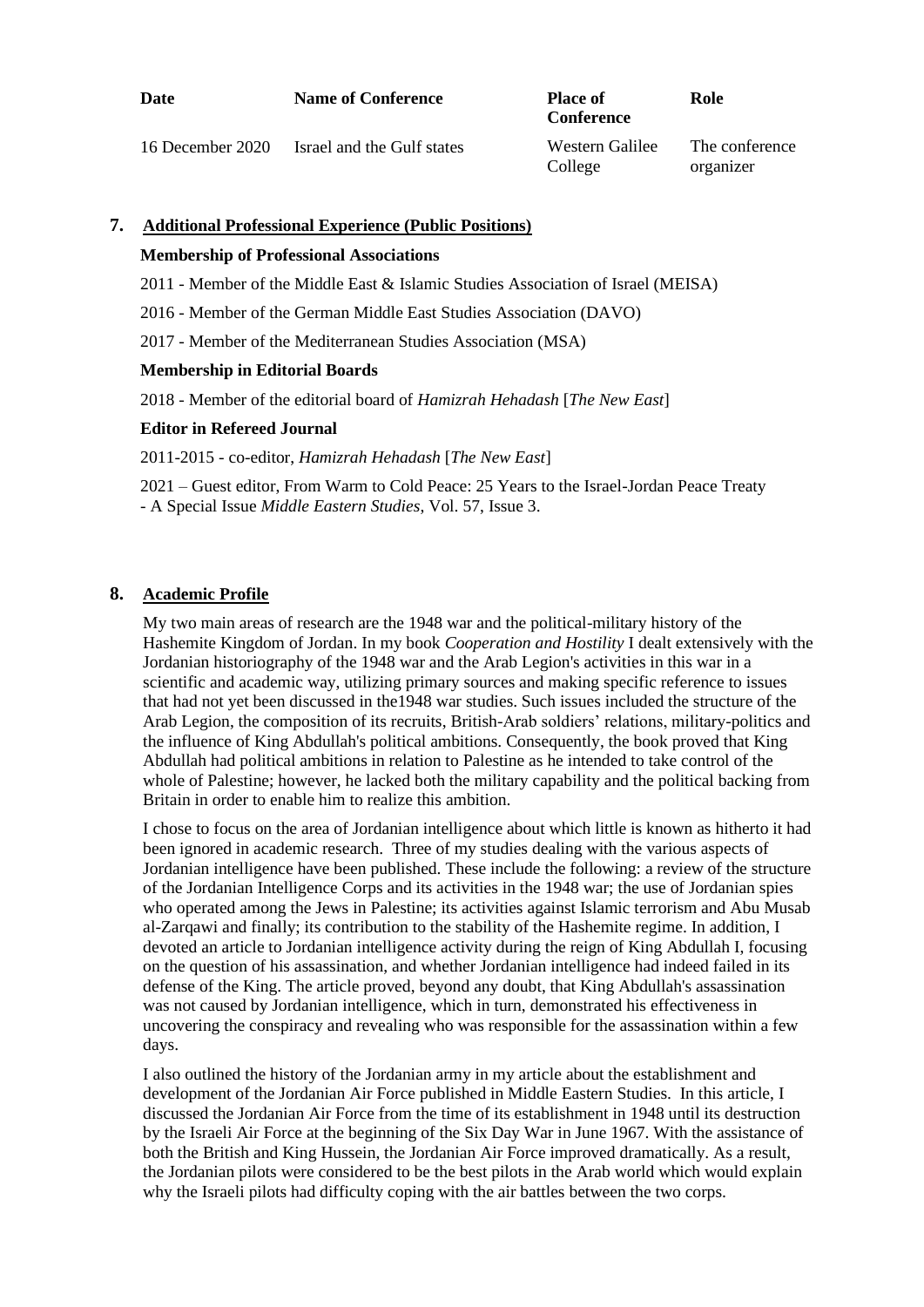The articles dealing with the assassination of King Abdullah and the Arab Spring in Jordan contradicted the prevailing reports at the time, which posed a danger to the stability of the Hashemite regime in Jordan. Indeed, intelligence reports from the time of King Abdullah's assassination in July 1951 indicated that at the time of his assassination, the Jordanians and the West believed that the regime was in danger. Through my own research however, I was able to prove that political motives lay behind these intelligence reports. The same applies to the events of the Arab Spring in Jordan, following the analysis of the political system in the country and the factors at play during the Arab Spring. There was no danger to the Hashemite regime in Jordan, contrary to earlier predictions that the Hashemite regime would fall, as had happened in Tunisia, Egypt and Libya.

One of my most important books was about Col. Abdullah al-Tall. In this book, the only one ever to have been written in English about Col. Abdullah al-Tall, I analyzed the officer and was able to determine why he became a conspirator and betrayed King Abdullah. In the book, I set out a detailed explanation surrounding Gammal abd Nasser's hostility towards Col. Abdullah al-Tall, (who lived in political exile in Egypt) and his fear that Col. Abdullah al-Tall, the hero of the 1948 war (Palestine War), would become the leader of the Arab nation instead of himself. My book was popular in Jordan and was translated into Arabic two years after its publication in England in 2016.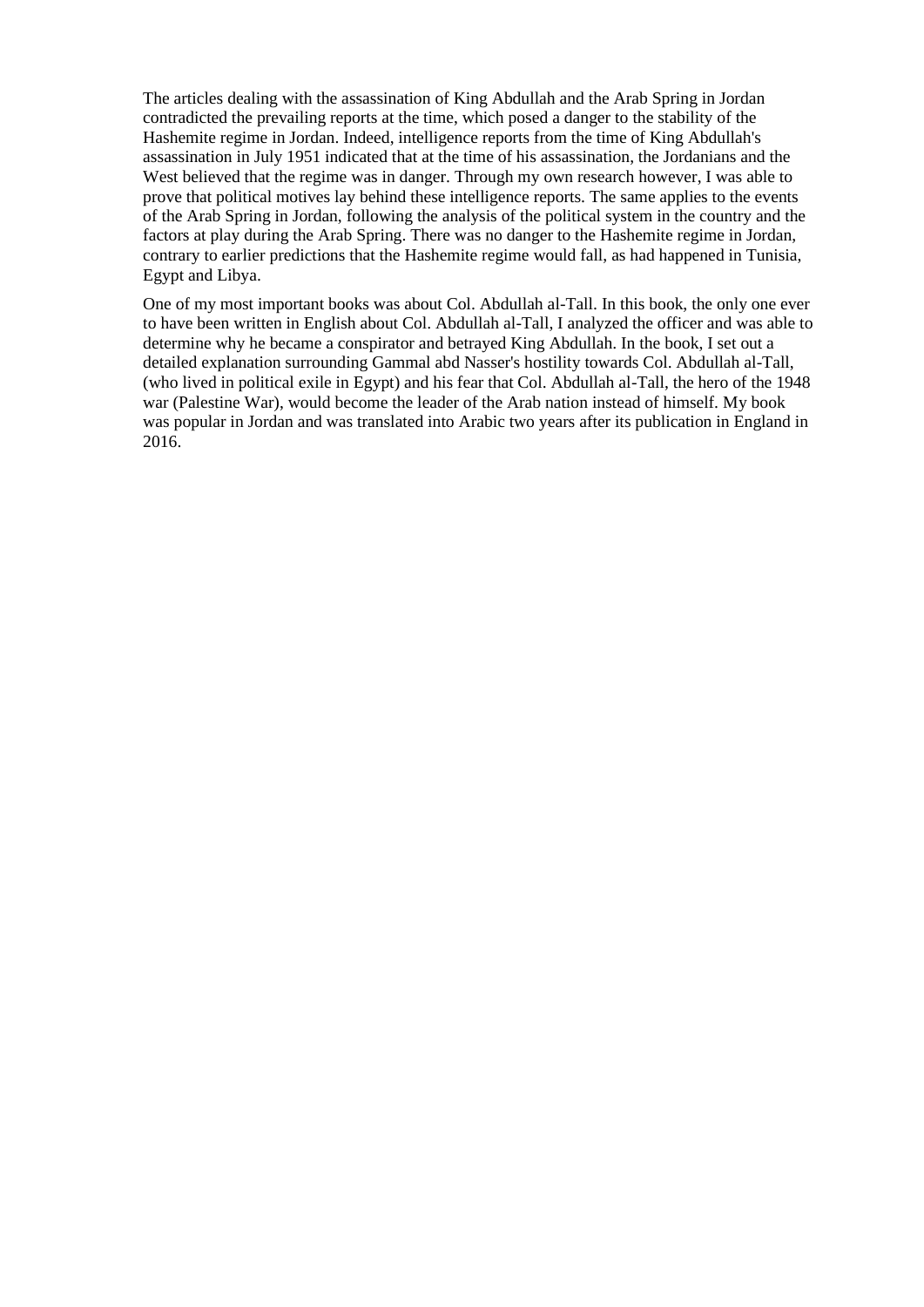### **Publications**

#### Ronen Yitzhak, Ph.D.

#### **A. Books (as author):**

- 1. Yitzhak, R. (2006). *Cooptation and Hostility: Abdullah, the Arab Legion and the 1948 War*. Jerusalem: The Hebrew University Magnes Press, 2006. 218 pp. (Hebrew).
- 2. Yitzhak, R. (2012). *Abdullah al-Tall - Arab Legion Officer: Arab Nationalism and Opposition to the Hashemite Regime*. Brighton: Sussex Academic Press. 224 pp.

#### **B. Books (as editor):**

**3.** Laskier, M. M &Yitzhak, R. (Eds.) (2012). *Security and Political Challenges Put to the Test: Israel in the Arab and International Arenas*. Ramat Gan: Bar-Ilan University Press. 613 pp. (Hebrew)**.**

#### **C. Articles and Chapters in books:**

- 4. Yitzhak, R. (2012). Limited Cooperation: The Arab States in the 1948 War. In Laskier, M. M & Yitzhak R (Eds.), *Security and political Challenges put to the Test: Israel in the Arab and International Arenas* (pp. 175-200). Ramat Gan: Bar-Ilan University Press. (Hebrew).
- 5. Laskier, M. M & Yitzhak R (2012). Preface. In Laskier, M. M & Yitzhak R (Eds.), *Security and political Challenges put to the Test: Israel in the Arab and International Arenas (pp. 9-31). Ramat* Gan: Bar-Ilan University Press. (Hebrew).
- 6. Yitzhak, R. (2016). Preface. In Suwaed, M. *The Development of the Feminist Idea in Egypt and the Middle East from the End of the Eighteenth Century to the Present* (pp. vii-viii). New York: Edwin Mellen Press.

### **D. Articles in Periodical:**

- 7. Yitzhak, R. (2003). The Beginnings of Transjordanian Military Intelligence: A Neglected Aspect of the 1948 War. *Middle East Journal*, *58(3),* 449-469.
- 8. Yitzhak, R. (2004). The Formation and Development of the Jordanian Air Force: 1948-1967. *Middle Eastern Studies, 40 (5)*, 158-174.
- 9. Yitzhak, R. (2007). The Arab Officers' Part in the Arab Legion's Victory in the 1948 War. *Al-Mashraq, 5*, 49-68.
- 10. Yitzhak, R. (2007). Muhammad's Jewish Wives: Rayhana bint Zayd and Safiya bint Huyayy in the Classic Islamic tradition. *Journal of Religion & Society*, *9*, 181-194.
- 11. Yitzhak, R. (2007). A Short History of the Secret Hashemite-Zionist Talks: 1921-1951. *Midstream*, *LIII*, 9-12.
- 12. Yitzhak, R. (2008). King Abdallah and Fauzi al-Qawuqji in the War of Independence: A Coalition to Occupy the Arab Territories of Palestine. *Judea and Samaria Research Studies, 28,* 219-226. (Hebrew).
- 13. Yitzhak, R. (2008). The Game of Kings: The War of Independence as a Power Struggle between King Abdallah and King Faruq on the Hegemony in the Arab World. *Problems in the development of the Jewish defense force*, *8,* 266-291. (Hebrew).
- 14. Yitzhak, R. (2008). The Question of Arab Solidarity in the 1948 War: Political Interests versus Military Considerations. *Mediterranean Quarterly*, *19(2),* 19-46.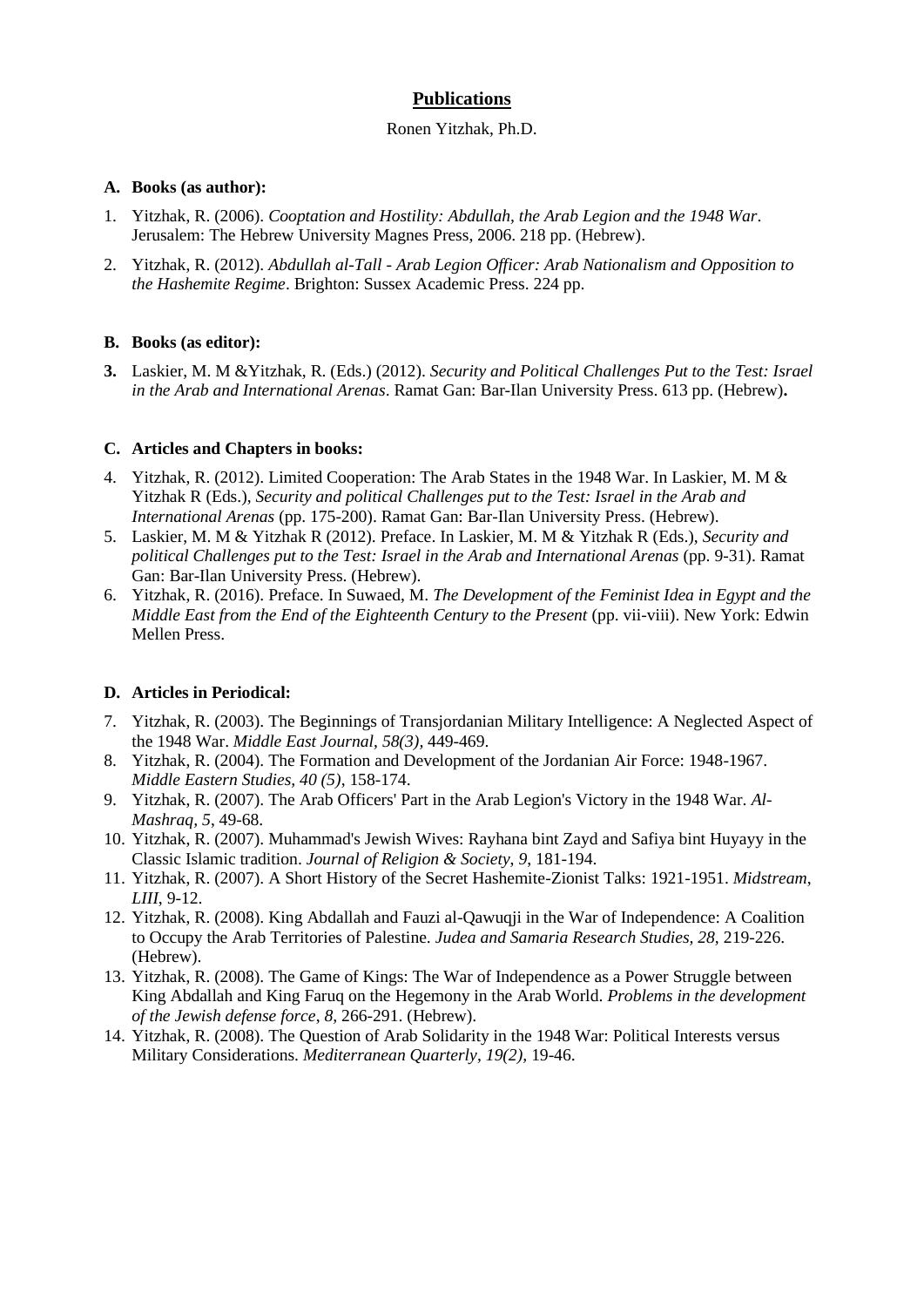- 15. Yitzhak, R. (2008). A Small Consolation for a Big Loss: King Abdallah and Jerusalem during the 1948 War. *Israel Affairs*, *14(3),* 398-418
- 16. Yitzhak, R. (2008). Fauzi al-Qawuqji and the Arab Liberation Army in the 1948 War toward the Attainment of King Abdallah's Political Ambitions in Palestine. *Comparative Studies of South Asia, Africa and the Middle East*, *28(3),* 459-467.
- 17. Yitzhak, R. (2010). The Assassination of King Abdallah: The First Political Assassination in Jordan: Did It Truly Threaten the Hashemite Kingdom of Jordan? *Diplomacy& Statecraft, 21*, 68- 86.
- 18. Yitzhak, R. (2010). Jordanian intelligence under the rule of King Abdullah I (1921-1951). *International Journal of Intelligence and Counterintelligence*, *23(4)*, 647-662.
- 19. Yitzhak, R. (2011). Transjordan's attack on the Etzion Bloc during the 1948. *Israel Affairs*, *17(2),* 194-207.
- 20. Yitzhak, R. (2013). Abdallah al-Tall and the Palestinians. *Journal of South Asian and Middle Eastern Studies*, *36(4),* 36-52.
- 21. Yitzhak, R. (2015). 'Who Kills shall be Killed': Another Perspective on the Assassination of Lord Moyne in Cairo. *Journal of North African Studies*, *20 (2),* 172-186.
- 22. Yitzhak, R. (2015). British Military Supplies to Jordan during the 1948 War: How the Anglo-Jordanian Treaty was put to the Test. *Middle East Critique*, *24 (4),* 345-354.
- 23. Yitzhak, R. (2016). The War against Terrorism and Stability of the Hashemite Regime: Jordanian Intelligence Challenges in the 21st Century. *International Journal of Intelligence and Counterintelligence, 29 (1),* 213-235.
- 24. Yitzhak, R. (2016). Officers without Authority: A Spotlight on the Activities of the Arab Officers in the Arab Legion and their Role in the 1948 War. *Studies in the Scurrility of the Yishuv and the State of Israel*, *16,* 194-218 (Hebrew).
- 25. Yitzhak, R. (2017). Politics and Ideology: Lord Moyne, Palestine and Zionism 1939-1944. *Britain and the World*, *10 (2)*, 155-169.
- 26. Yitzhak, R. (2017). From Cooperation to Normalization? Jordan-Israel Relations since 1967. *British Journal of Middle Eastern Studies, 44 (4),* 559-575.
- 27. Yitzhak, R. (2018). Between Reform and Islam: The Arab Spring in Jordan 2011-2014. *Democracy and Security, 14 (1),* 24-44.
- 28. Yitzhak, R. (2019). Transjordan's Occupation of Jerusalem in the 1948 War. *Israel Affairs*, *25 (2),* 307-3017.
- 29. Yitzhak, R. & Gottesfeld, D. (2019). Normalization in a War Environment: The Mandelbaum Gate as an Allegory in History and in Literature. *Mediterranean Studies, 27 (1),* 86-110.
- 30. Yitzhak, R. (2020). The Question of the Legitimacy of the Hashemite Regime in Jordan: The Islamic Radical Organizations, the West and Israel. *Oriente Moderno*, *100 (1)*, 75-92
- 31. Yitzhak, R. (2021). Introduction. *Middle Eastern Studies,* 57 (3), 409-415.
- 32. Yitzhak, R. (2021). Unwritten Treaty: The Historical Background to Jordanian–Israeli Relations*. Middle Eastern Studies,* 57 (3), 416-428.

#### **E. Non-Refereed Publications:**

- 33. Yitzhak, R. (2002). Important but not Correct, The battle on Latrun 1948. *Ma'arakhot*, *385*, 90-95. (Hebrew).
- 34. Yitzhak, R. (2003). The Activities of the Radical Jews Orthodox against the Establishment of Israel. *Kivonim Hadashim: Journal of Zionism and Judaism*, *9*, 158-173. (Hebrew).
- 35. Yitzhak, R. (2008). Jordanian and Israeli Air Forces: Unavoidable Air Combats: 1948-1967?" *Ma'arakhot*, *417*, 36-45. (Hebrew).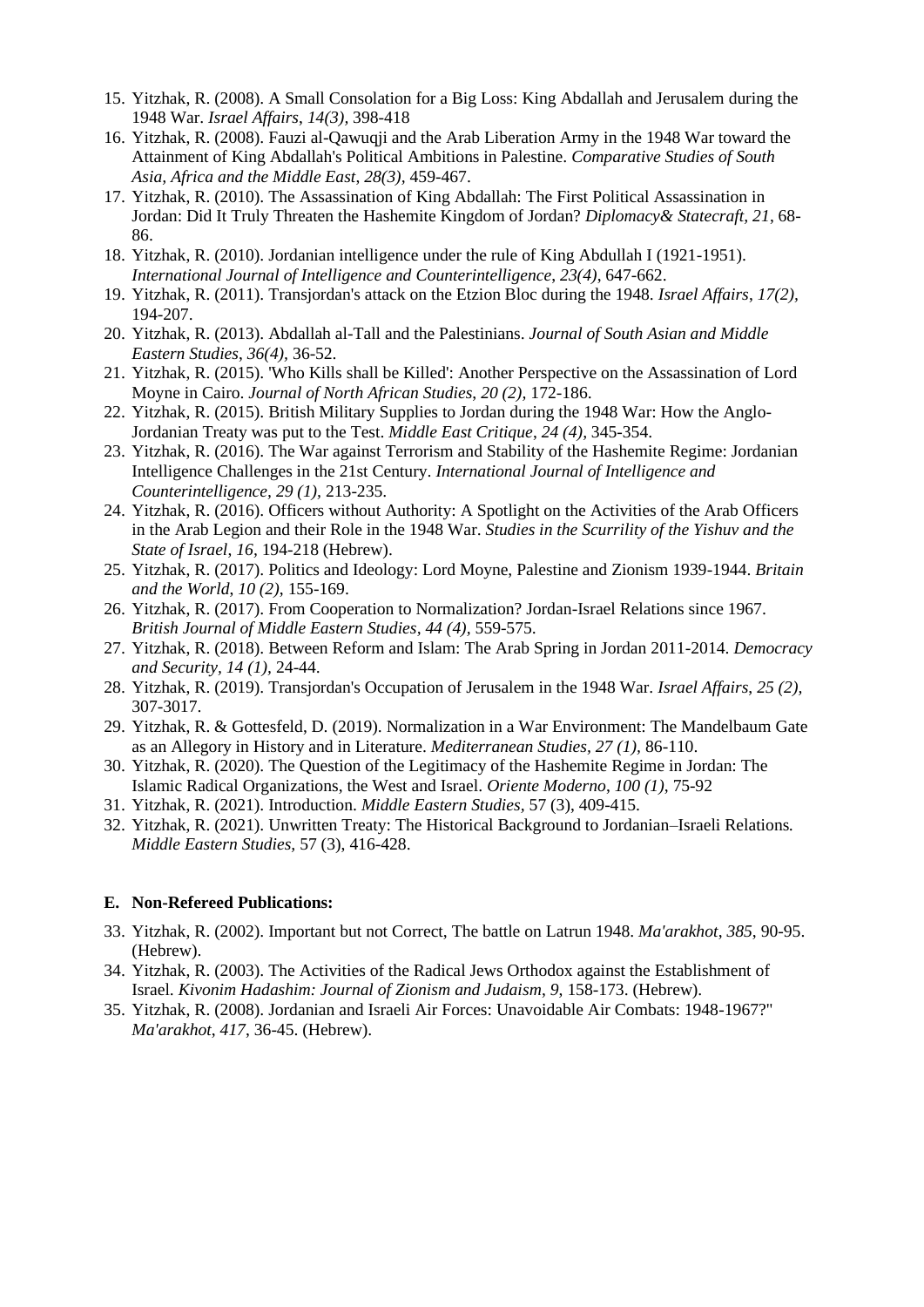## **F. papers presented at scientific conferences:**

| Date                         | <b>Name of Conference</b>                                                                                       | <b>Place of</b><br><b>Conference</b>                   | Subject of<br><b>Lecture/Discussion</b>                                                                                                                                                                                       | Role               |
|------------------------------|-----------------------------------------------------------------------------------------------------------------|--------------------------------------------------------|-------------------------------------------------------------------------------------------------------------------------------------------------------------------------------------------------------------------------------|--------------------|
| 6-8 October<br>2016          | 23rd International<br>Congress of the<br>German Middle East<br><b>Studies Association</b><br>(DAVO)             | Tubingen<br>University,<br>Germany                     | Jordan and Jerusalem:<br>Why Jordan Occupied<br>Jerusalem in the 1948<br>War                                                                                                                                                  | Presenter          |
| 1-3 June<br>2017             | 20th Annual<br><b>International Congress</b><br>of the Mediterranean<br><b>Studies Association</b><br>(MSA)     | Valletta,<br>University of<br>Malta                    | The Mandelbaum Gate,<br>Separation and<br>Orphanhood: Jerusalem<br>$(1948-1967)$ as<br>Reflected in History and<br>Literature                                                                                                 | Presenter          |
| 18-22<br>September<br>2017   | 33. Deutscher<br>Orientalistentag: Asia,<br>Africa and Europe                                                   | Friedrich-<br>Schiller<br>University, Jena,<br>Germany | Here They Speak<br>Hebrew and There They<br>Speak Arabic": On the<br>Attempts at<br>Normalization of Israeli-<br>Jordanian Relations in<br>the Years between 1948<br>and 1967 in a Reality of<br>Separation and<br>Detachment | Presenter          |
| $20 - 21$<br>October<br>2017 | The 3rd International<br><b>Symposium on Politics</b><br>and society in the<br>Islamic world                    | University<br>Warsaw, Poland                           | The Arab Spring in<br>Jordan: The reasons for<br>its failure and the<br>survival of the<br>Hashemite regime from<br>the Jordanian point of<br>view                                                                            | Keynote<br>speaker |
| 31 May-2<br><b>June 2018</b> | $21th$ Annual<br><b>International Congress</b><br>of the Mediterranean<br><b>Studies Association</b><br>(MSA)   | Sant' Anna<br>Institute,<br>Sorrento, Italy            | The Arab Spring in<br>Jordan: Between Fiction<br>and Reality                                                                                                                                                                  | Presenter          |
| $16-20$ July<br>2018         | World Congress for<br><b>Middle Eastern Studies</b><br>(WOCMES)                                                 | University of<br>Seville, Spain                        | Presence without<br>Involvement: Jordan and<br>Jordanians in The Arab<br>Spring                                                                                                                                               | Presenter          |
| 4-6 October<br>2018          | 25 <sup>rd</sup> International<br>Congress of the<br>German Middle East<br><b>Studies Association</b><br>(DAVO) | University of<br>Frankfort,<br>Germany                 | The Arab Spring in<br>Jordan: Glimpse behind<br>the Scenes                                                                                                                                                                    | Presenter          |
| 17-18<br>October<br>2018     | The 4rd International<br>Symposium on Politics<br>and society in the<br>Islamic world                           | University of<br>Lodz, Poland                          | Jordan, Israel and<br>Jerusalem 1948-1967:<br>the attempt to Create<br>Normalization between<br><b>Hostile States</b>                                                                                                         | Keynote<br>speaker |